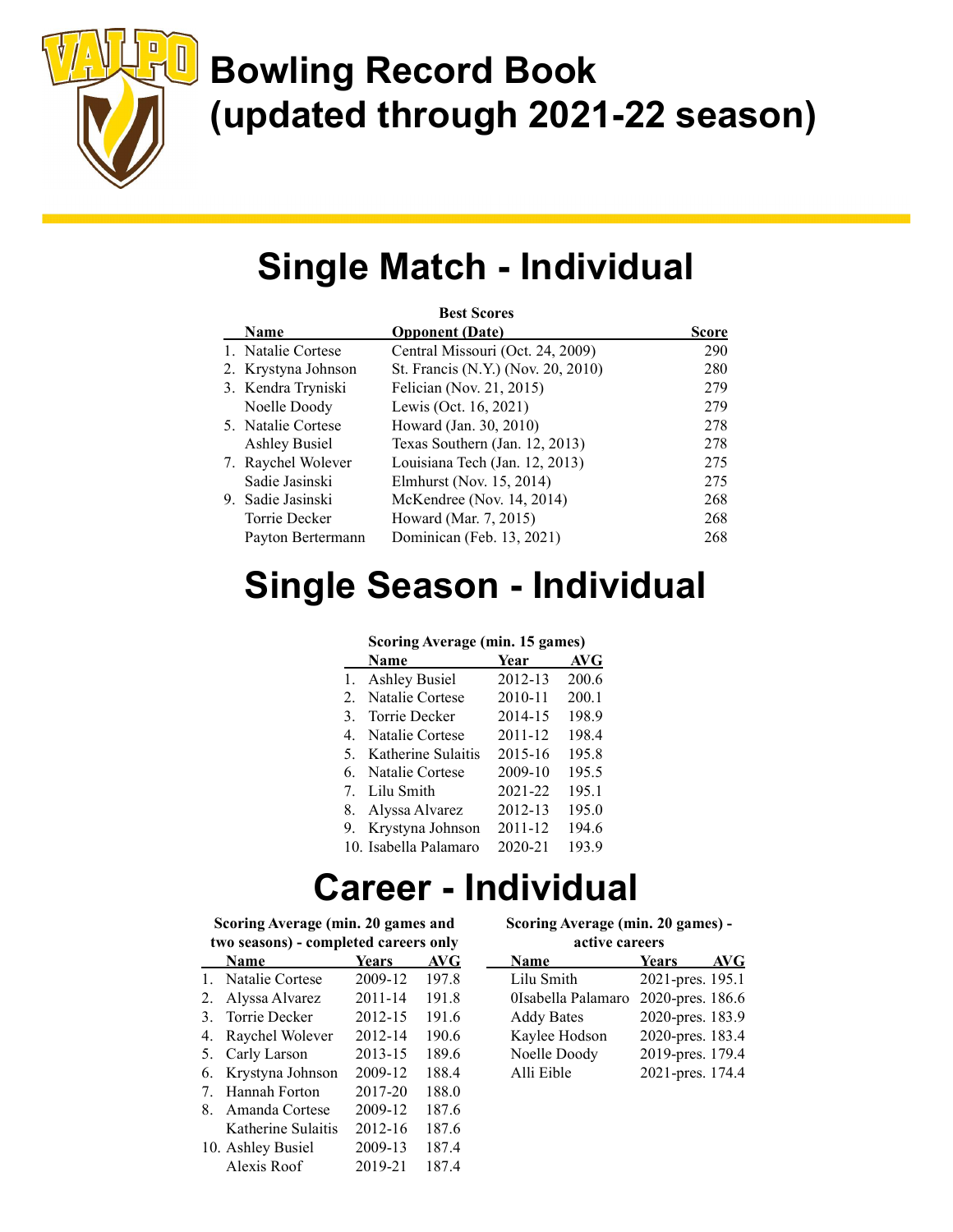

# Bowling Record Book (updated through 2021-22 season)

### Baker Matches - Team

| <b>Five-Game Match Average</b> |               |             |  |
|--------------------------------|---------------|-------------|--|
| <b>Opponent</b>                | Date          | AVG (Total) |  |
| 1. Bye                         | Nov. 13, 2014 | 230.2       |  |
| 2. Jackson State               | Dec. 2, 2016  | 223.8       |  |
| 3. Sam Houston State           | Oct. 20, 2017 | 219.0       |  |
| 4. Maryville                   | Jan. 10, 2020 | 216.2       |  |
| 5. Jackson State               | Jan. 11, 2013 | 215.8       |  |
| 6. Texas Southern              | Oct. 20, 2017 | 215.6       |  |
| 7. Alabama State               | Jan. 30, 2015 | 213.4       |  |
| 8. McKendree                   | Jan. 12, 2018 | 211.6       |  |
| 9. Dominican                   | Feb. 11, 2022 | 209.8       |  |
| 10. Grambling State            | Jan. 10, 2020 | 208.6       |  |
|                                |               |             |  |

#### Largest Victories

| <b>Opponent</b>      | Date          | <u>Margin</u> |
|----------------------|---------------|---------------|
| 1. Grambling State   | Jan. 10, 2020 | 447           |
| 2. Illinois Wesleyan | Jan. 21, 2022 | 367           |
| 2. Dominican         | Nov. 8, 2019  | 303           |
| 3. Cheyney           | Nov. 9, 2012  | 287           |
| 4. Elmhurst          | Nov. 11, 2011 | 2.74          |

#### Closest Victories

| <b>Opponent</b>   | Date          | <b>Margin</b> |
|-------------------|---------------|---------------|
| 1. Drury          | Oct. 29, 2021 |               |
| 1. Texas Southern | Dec. 2, 2016  |               |
| 2. Tulane         | Jan. 12, 2018 |               |
| 3. Jackson State  | Oct. 19, 2018 |               |
| 4. Southern       | Oct. 23, 2009 |               |

#### Four-Game Match Average Opponent Date AVG 1. UW-Whitewater Jan. 19, 2012 230.0 2. Delaware State Mar. 7, 2014 224.8 3. Sam Houston State Jan. 19, 2012 223.5 4. St. Francis (N.Y.) Jan. 28, 2011 216.0 Nebraska Feb. 3, 2012 216.0 6. Prairie View A&M Feb. 16, 2014 209.5 7. St. Peter's Jan. 27, 2012 209.3 8. Vanderbilt Nov. 18, 2011 209.0 9. Stephen F. Austin Feb. 3, 2012 207.3 10. Sacred Heart Jan. 27, 2012 207.0

#### Largest Victories

| <b>Opponent</b>             | Date          | <u>Margin</u> |
|-----------------------------|---------------|---------------|
| 1. Salem International      | Jan. 25, 2013 | 311           |
| 2. Grambling                | Feb. 16, 2014 | 309           |
| 3. Mt. Aloysius             | Jan. 24, 2014 | 303           |
| 4. Mississippi Valley State | Jan. 17, 2011 | 273           |
| 5. New Jersey City          | Jan. 24, 2014 | 265           |

#### Closest Victories Opponent Date Margin 1. Vanderbilt Jan. 20, 2011 1 2. UW-Whitewater Feb. 13, 2010 5 3. Sam Houston State Nov. 18, 2011 6 4. Maryland Eastern Shore Jan. 27, 2012 7 5. Louisiana Tech Nov. 30, 2012 11

#### Best-of-Seven Match Average

| Opponent             | Date          | AVG   |
|----------------------|---------------|-------|
| 1. Lewis             | Jan. 27, 2019 | 219.8 |
| 2. Sam Houston State | Oct. 30, 2011 | 217.8 |
| 3. Stephen F. Austin | Mar. 18, 2012 | 213.5 |
| 4. Louisiana Tech    | Mar. 21, 2015 | 211.5 |
| 5. Quincy            | Jan. 23, 2022 | 211.0 |
| 6. Arkansas State    | Nov. 13, 2011 | 209.5 |
| 7. Louisiana Tech    | Oct. 31, 2010 | 208.3 |
| 8. Upper Iowa        | Oct. 27, 2019 | 207.8 |
| Marian               | Nov. 14, 2021 | 207.8 |
| 10. Tulane           | Feb. 21, 2016 | 206.6 |